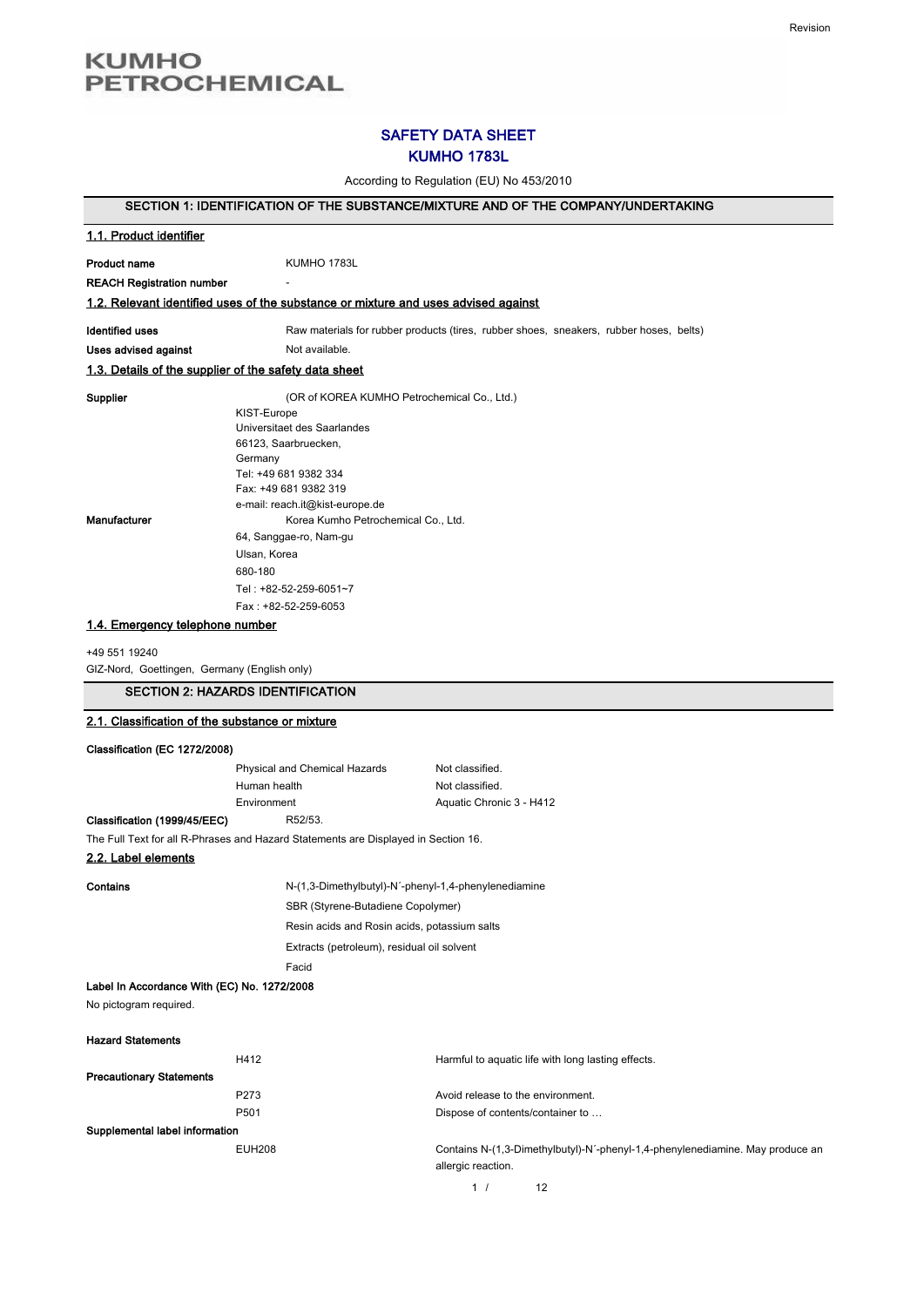# 2.3. Other hazards

# Revision

| <b>SECTION 3: COMPOSITION/INFORMATION ON INGREDIENTS</b>                                                                          |                   |                                                             |                                            |
|-----------------------------------------------------------------------------------------------------------------------------------|-------------------|-------------------------------------------------------------|--------------------------------------------|
| 3.2. Mixtures                                                                                                                     |                   |                                                             |                                            |
| N-(1,3-Dimethylbutyl)-N'-phenyl-1,4-phenylenediamine                                                                              |                   |                                                             | 1%                                         |
| CAS-No.: 793-24-8                                                                                                                 | EC No.: 212-344-0 |                                                             | Registration Number: 01-2119485839-15-0004 |
| Classification (EC 1272/2008)<br>Acute Tox. 4 - H302<br>Skin Sens. 1 - H317<br>Aquatic Acute 1 - H400<br>Anuatic Chronic 1 - H410 |                   | Classification (67/548/EEC)<br>Xn;R22.<br>N;R50/53.<br>R43. |                                            |
| SBR (Styrene-Butadiene Copolymer)                                                                                                 |                   |                                                             | 66-70%                                     |
| CAS-No.: 9003-55-8                                                                                                                | EC No.:           |                                                             |                                            |
| Classification (EC 1272/2008)<br>Not classified.                                                                                  |                   | Classification (67/548/EEC)<br>Not classified.              |                                            |
| Resin acids and Rosin acids, potassium salts                                                                                      |                   |                                                             | $1 - 5%$                                   |
| CAS-No.: 61790-50-9                                                                                                               | EC No.: 263-142-4 |                                                             |                                            |
| Classification (EC 1272/2008)<br>Not classified.                                                                                  |                   | Classification (67/548/EEC)<br>Not classified.              |                                            |
| Extracts (petroleum), residual oil solvent                                                                                        |                   |                                                             | 26-28%                                     |
| CAS-No.: 64742-10-5                                                                                                               | EC No.: 265-110-5 |                                                             |                                            |
| Classification (EC 1272/2008)<br>Not classified.                                                                                  |                   | Classification (67/548/EEC)<br>Not classified.              |                                            |
| Facid                                                                                                                             |                   |                                                             | $1 - 5%$                                   |
| CAS-No.: 67701-06-8                                                                                                               | EC No.:           |                                                             |                                            |
| Classification (EC 1272/2008)<br>Not classified.                                                                                  |                   | Classification (67/548/EEC)<br>Not classified.              |                                            |
| The Full Text for all R-Phrases and Hazard Statements are Displayed in Section 16.                                                |                   |                                                             |                                            |
| <b>REACH Registration number</b>                                                                                                  |                   |                                                             |                                            |
| <b>SECTION 4: FIRST AID MEASURES</b>                                                                                              |                   |                                                             |                                            |
| 4.1. Description of first aid measures                                                                                            |                   |                                                             |                                            |
| <b>General information</b><br>Get medical attention.                                                                              |                   |                                                             |                                            |

Inhalation

Move into fresh air and keep at rest.

If respiratory problems, artificial respiration/oxygen.

Get medical attention if any discomfort continues.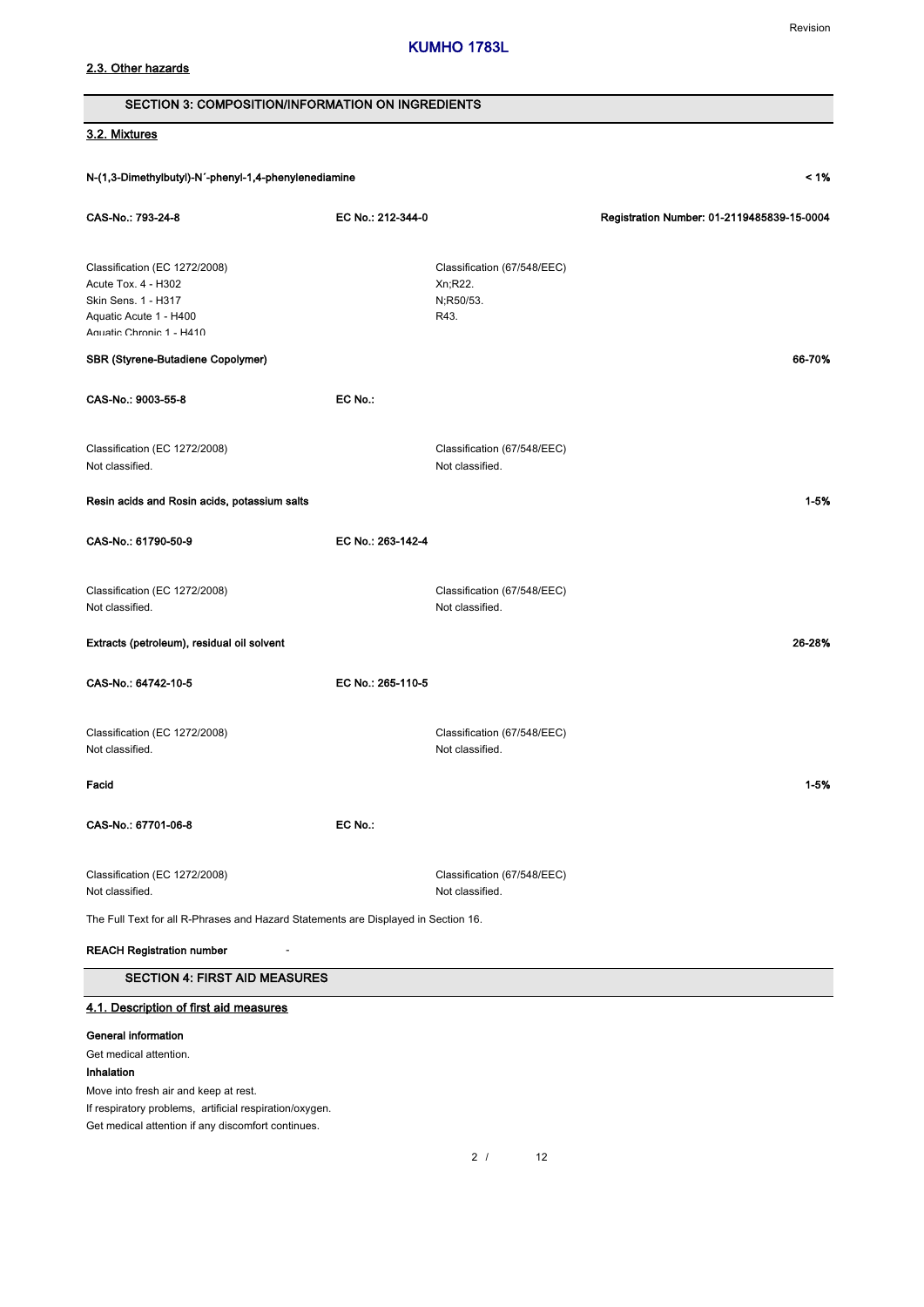### Ingestion

Rinse mouth.

Do not induce vomiting. If vomiting occurs, the head should be kept low so that stomach vomit doesn't enter the lungs.

Do not give victim anything to drink if he is unconscious.

Get medical attention if any discomfort continues.

### Skin contact

Promptly wash contaminated skin with water. Promptly remove clothing if soaked through and wash the skin with water.

Continue to rinse for at least 15 minutes.

Get medical attention if any discomfort continues.

Wash contaminated clothing before reuse.

### Eye contact

Do not rub eye. Promptly wash eyes with plenty of water while lifting the eye lids. Make sure to remove any contact lenses from the eyes before rinsing. Continue to rinse for at least 15 minutes.

4.2. Most important symptoms and effects, both acute and delayed

#### Skin contact

May produce an allergic reaction.

#### 4.3. Indication of any immediate medical attention and special treatment needed

Treatment may vary with condition of victim and specifics of incident.

#### SECTION 5: FIREFIGHTING MEASURES

### 5.1. Extinguishing media

### Extinguishing media

Water. Foam. Carbon dioxide (CO2). Dry chemicals.

### Unsuitable extinguishing media

Do not use water jet as an extinguisher, as this will spread the fire.

### 5.2. Special hazards arising from the substance or mixture

### Hazardous combustion products

Thermal decomposition or combustion may liberate carbon oxides and other toxic gases or vapours.

### Unusual Fire & Explosion Hazards

Heat may cause the containers to explode.

#### Specific hazards

When heated and in case of fire, irritating vapours/gases may be formed. Dust or gas may ignite by flames. Fire water contaminated with this chemical must be controlled or prevented from entering environment.

# 5.3. Advice for firefighters

### Special Fire Fighting Procedures

Keep up-wind to avoid fumes. Cool containers exposed to flames with water until well after the fire is out. Fight advanced or massive fires from safe distance or protected location. Avoid inhalation of materials or combustion by-products. Move container from fire area if it can be done without risk. Stay away from ends of tanks.

#### Protective equipment for fire-fighters

Use protective equipment appropriate for surrounding materials. Self-contained breathing apparatus.

#### SECTION 6: ACCIDENTAL RELEASE MEASURES

### 6.1. Personal precautions, protective equipment and emergency procedures

Wear protective clothing as described in Section 8 of this safety data sheet. Keep upwind. Do not handle broken packages without protective equipment. Provide adequate ventilation.

### 6.2. Environmental precautions

Store away from waterwork or drainage system. Prevent run-off from entering ground, storm sewers and ditches which lead to natural waterways. If large spills, call emergency services to get advice.

### 6.3. Methods and material for containment and cleaning up

Small Spillages: Collect spilled material in appropriate container for disposal Large Spillages: Avoid lowland and keep upwind. Containers with collected spillage must be properly labelled with correct contents and hazard symbol. Disposal to licensed waste disposal site in accordance with local waste disposal authority.

### 6.4. Reference to other sections

For personal protection, see section 8. For waste disposal, see section 13.

# SECTION 7: HANDLING AND STORAGE

### 7.1. Precautions for safe handling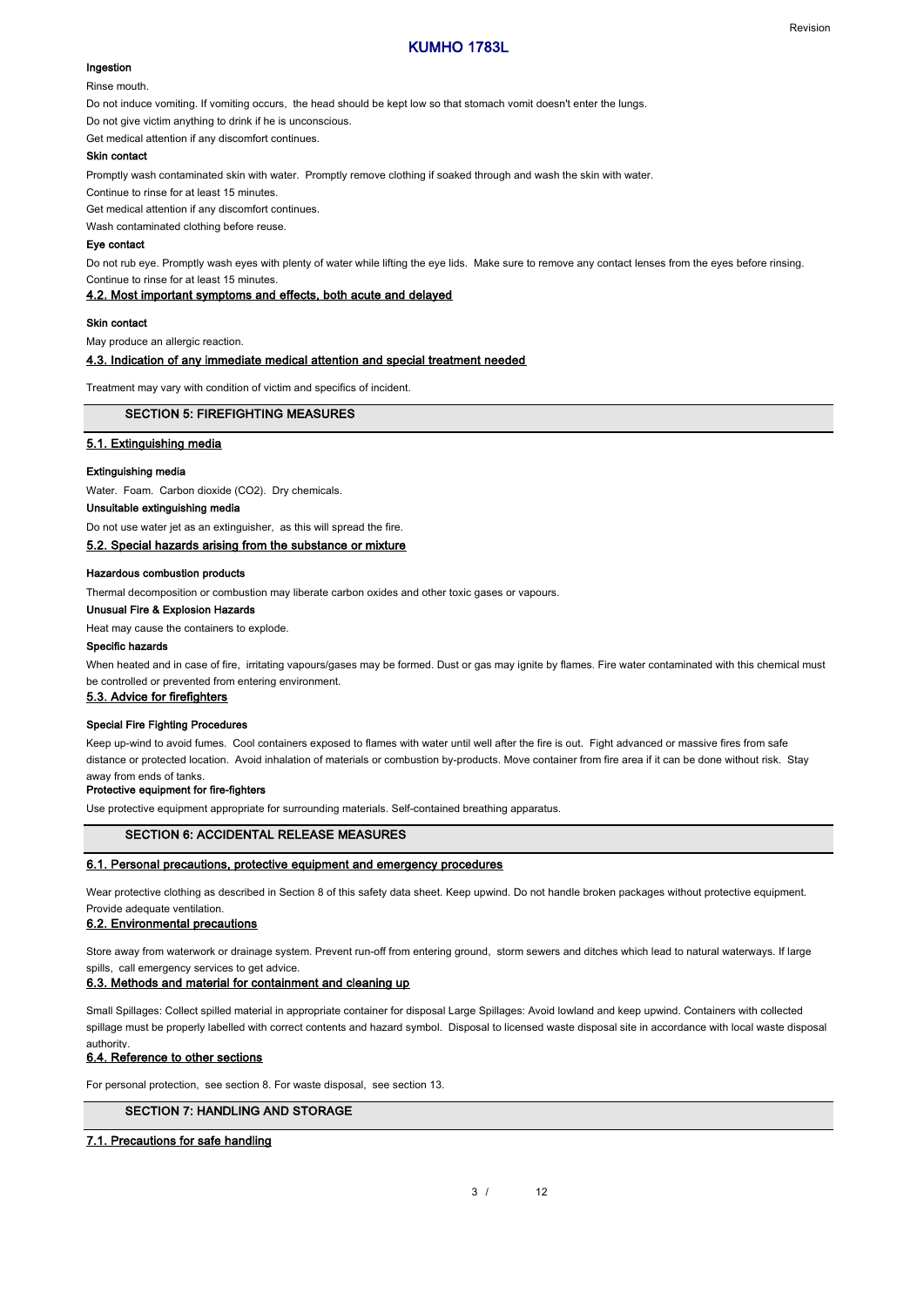Wear protective clothing as described in Section 8 of this safety data sheet. Provide adequate ventilation. Avoid heat, flames and other sources of ignition. Avoid handling which leads to dust formation. Anti-static boots. Anti-static suit.

# 7.2. Conditions for safe storage, including any incompatibilities

Store and handle in accordance with all current regulations and standards. Store in tightly closed original container in a dry, cool and well-ventilated place. Do not store near heat sources or expose to high temperatures. Ground container and transfer equipment to eliminate static electric sparks.

### 7.3. Specific end use(s)

Not available.

### SECTION 8: EXPOSURE CONTROLS/PERSONAL PROTECTION

### 8.1. Control parameters

### DNEL

| Industry                                                                          | Inhalation.                                                                       | <b>Short Term</b> | <b>Systemic Effects</b> | 56.8 mg/m3           |
|-----------------------------------------------------------------------------------|-----------------------------------------------------------------------------------|-------------------|-------------------------|----------------------|
| Industry                                                                          | Inhalation.                                                                       | Long Term         | <b>Systemic Effects</b> | $7.1 \text{ mg/m}$ 3 |
| Industry                                                                          | Dermal                                                                            | <b>Short Term</b> | <b>Systemic Effects</b> | 8 mg/kg/day          |
| Industry                                                                          | Dermal                                                                            | Long Term         | <b>Systemic Effects</b> | 1 mg/kg/day          |
| DNEL Values correspond to N-(1, 3-Dimethylbutyl)-N'-phenyl-1, 4-phenylenediamine. |                                                                                   |                   |                         |                      |
| <b>PNEC</b>                                                                       |                                                                                   |                   |                         |                      |
| Freshwater                                                                        | 0.00037                                                                           | mg/l              |                         |                      |
| Marinewater                                                                       | 0.000037                                                                          | mq/l              |                         |                      |
| <b>STP</b>                                                                        | 0.042                                                                             | mq/l              |                         |                      |
|                                                                                   | PNEC Values correspond to N-(1, 3-Dimethylbutyl)-N'-phenyl-1, 4-phenylenediamine. |                   |                         |                      |

# 8.2. Exposure controls

### Protective equipment





#### Process conditions

Use engineering controls to reduce air contamination to permissible exposure level. Provide eyewash, quick drench.

### Engineering measures

Provide adequate general and local exhaust ventilation.

### Respiratory equipment

Wear suitable respiratory protection. Under frequent use or heavy exposure, respiratory protection may be needed. In case of dust formation, wear respirator with particle filter.

# Hand protection

Wear suitable gloves.

### Eye protection

Wear approved safety goggles.

### Hygiene measures

Wash hands after handling.

### Skin protection

Wear suitable protective clothing.

# SECTION 9: PHYSICAL AND CHEMICAL PROPERTIES

# 9.1. Information on basic physical and chemical properties

| Appearance                              | Solid              |
|-----------------------------------------|--------------------|
| Colour                                  | Dark brown.        |
| Odour                                   | Mild.              |
| Solubility                              | Insoluble in water |
| Initial boiling point and boiling range |                    |
| Not applicable.                         |                    |
| Melting point (°C)                      |                    |
| Not applicable.                         |                    |
| <b>Relative density</b>                 |                    |
| Not applicable.                         |                    |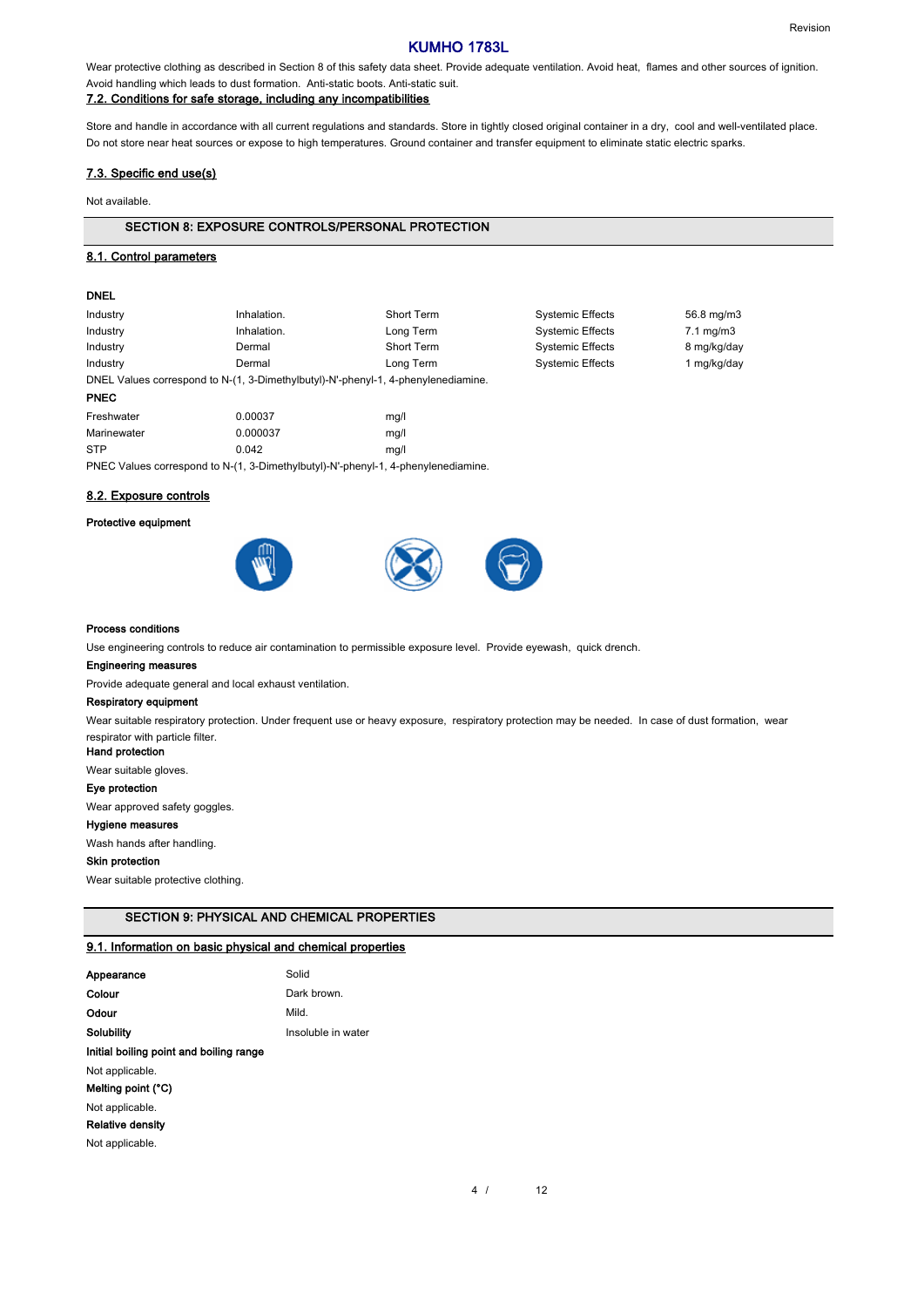| Vapour density (air=1)         |            |
|--------------------------------|------------|
| Not applicable.                |            |
| Vapour pressure                |            |
| Not applicable.                |            |
| <b>Evaporation rate</b>        |            |
| Not applicable.                |            |
| pH-Value, Conc. Solution       |            |
| Not available.                 |            |
| pH-Value, Diluted Solution     |            |
| Not available.                 |            |
| Viscosity                      |            |
| Not applicable.                |            |
| Decomposition temperature (°C) |            |
| Not available.                 |            |
| Odour Threshold, Lower         |            |
| Not available.                 |            |
| Odour Threshold, Upper         |            |
| Not available.                 |            |
|                                |            |
| <b>Flash point</b>             | 246 °C     |
| Auto Ignition Temperature (°C) | $>$ 388 °C |
| Flammability Limit - Lower(%)  |            |
| Not available.                 |            |
| Flammability Limit - Upper(%)  |            |
| Not available.                 |            |
| <b>Partition Coefficient</b>   |            |
| (N-Octanol/Water)              |            |
| Not applicable.                |            |
| <b>Explosive properties</b>    |            |
| Not available.                 |            |
| <b>Other Flammability</b>      |            |
| Not available.                 |            |
| Oxidising properties           |            |
| Not available.                 |            |
| 9.2. Other information         |            |

SECTION 10: STABILITY AND REACTIVITY

# 10.1. Reactivity

Not available.

### 10.2. Chemical stability

Stable under normal temperature conditions and recommended use.

# 10.3. Possibility of hazardous reactions

Will not occur.

# 10.4. Conditions to avoid

Avoid heat, flames and other sources of ignition.

# 10.5. Incompatible materials

Materials To Avoid

Not available.

# 10.6. Hazardous decomposition products

During fire, toxic gases (CO, CO2) are formed. Hydrocarbons.

# SECTION 11: TOXICOLOGICAL INFORMATION

# 11.1. Information on toxicological effects

# Acute toxicity:

Acute Toxicity (Oral LD50) Not available.

> $12$ 5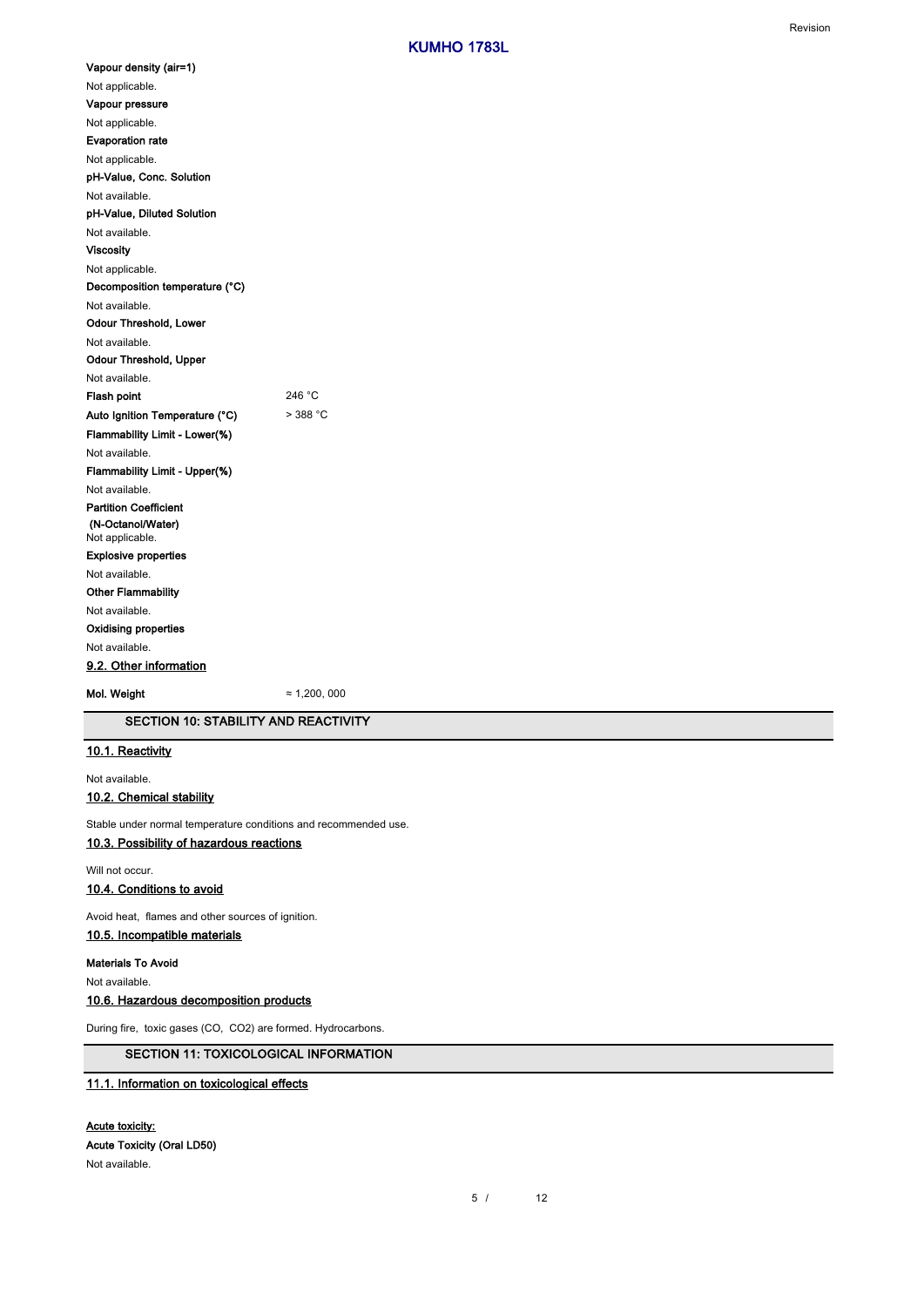**Skin Corrosion/Irritation:** 

Not available.

Serious eye damage/irritation:

Not available.

# Respiratory or skin sensitisation:

Respiratory sensitisation Not available. Skin sensitisation Not available.

# Germ cell mutagenicity:

Genotoxicity - In Vitro Not available. Genotoxicity - In Vivo Not available.

# Carcinogenicity:

**Carcinogenicity** Not available.

# Reproductive Toxicity:

Reproductive Toxicity - Fertility Not available.

# Reproductive Toxicity - Development Not available.

Specific target organ toxicity - single exposure: STOT - Single exposure Not available.

# Specific target organ toxicity - repeated exposure:

STOT - Repeated exposure

Not available.

# Skin contact May produce an allergic reaction.

Toxicological information on ingredients.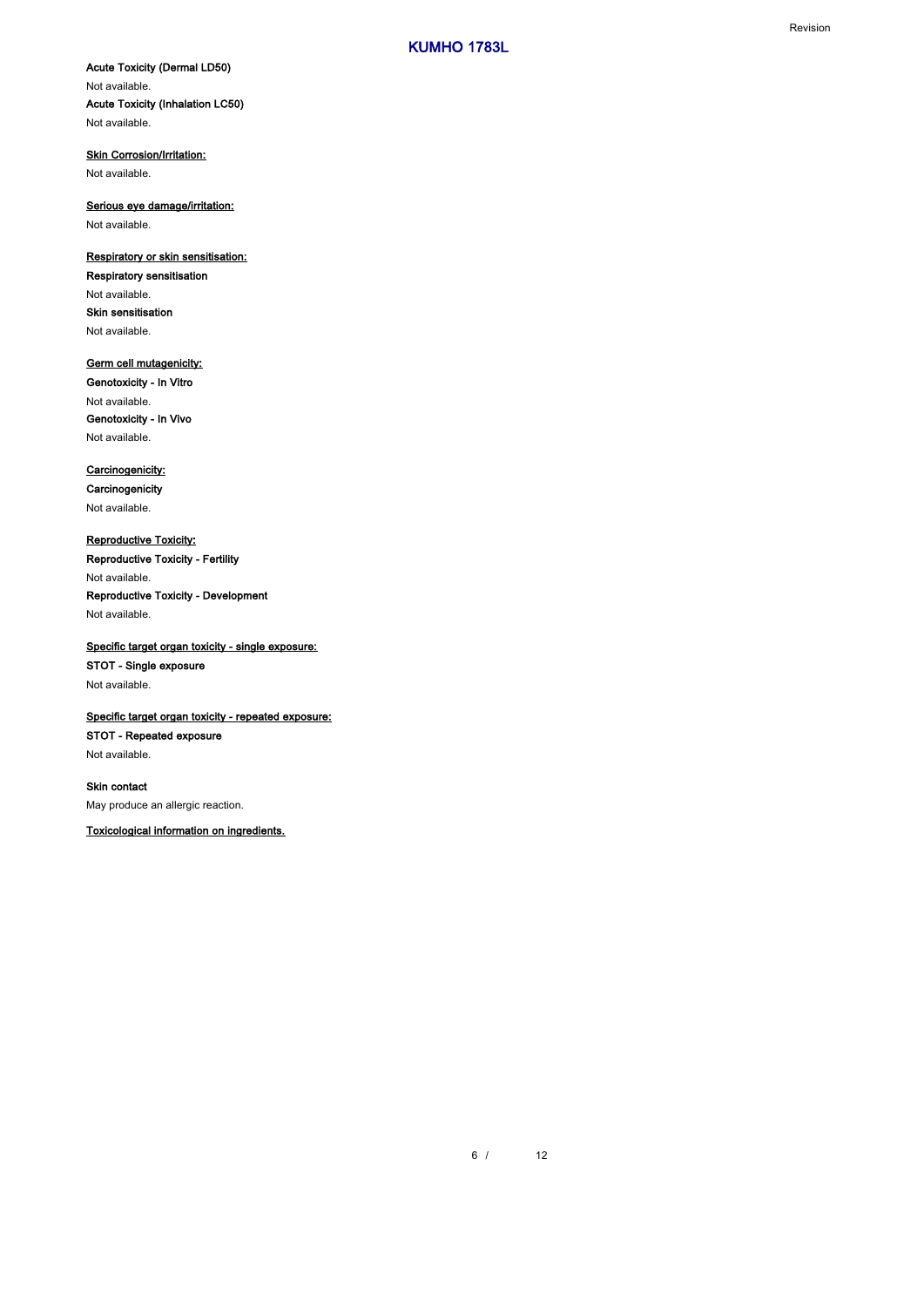# N-(1,3-Dimethylbutyl)-N´-phenyl-1,4-phenylenediamine (CAS: 793-24-8)

### Acute toxicity:

### Acute Toxicity (Oral LD50)

1005 mg/kg Rat This test is conducted with male rat.

# Acute Toxicity (Dermal LD50)

> 7940 mg/kg Rabbit

# Acute Toxicity (Inhalation LC50)

Endpoint waived according to REACH Annex VII, IX or XI.

# Skin Corrosion/Irritation:

Not irritating.

### Serious eye damage/irritation:

Slightly Irritating.

### Respiratory or skin sensitisation:

### Skin sensitisation

Guinea pig maximization test (GPMT): Guinea Pig Sensitising.

# Germ cell mutagenicity:

Genotoxicity - In Vitro Gene Mutation: Species : Salmonella typhimurium TA 98, TA 100, TA 1535, TA 1537. Negative. Genotoxicity - In Vivo Chromosome aberration: Species : rat. Negative.

### Carcinogenicity:

**Carcinogenicity** NOAEL 1000 ppm Oral Rat

# Reproductive Toxicity:

Reproductive Toxicity - Fertility Screening: NOAEL 100 mg/kg/day Oral Rat P Reproductive Toxicity - Development Maternal toxicity: NOAEL 50 mg/kg/day Inhalation. Rat

### Facid (CAS: 67701-06-8)

# Acute toxicity:

Acute Toxicity (Oral LD50)

> 2000 mg/kg Rat

# Acute Toxicity (Dermal LD50) > 2000 mg/kg Rabbit

# Acute Toxicity (Inhalation LC50)

> 0.1621 mg/l (vapours) Rat 4 hours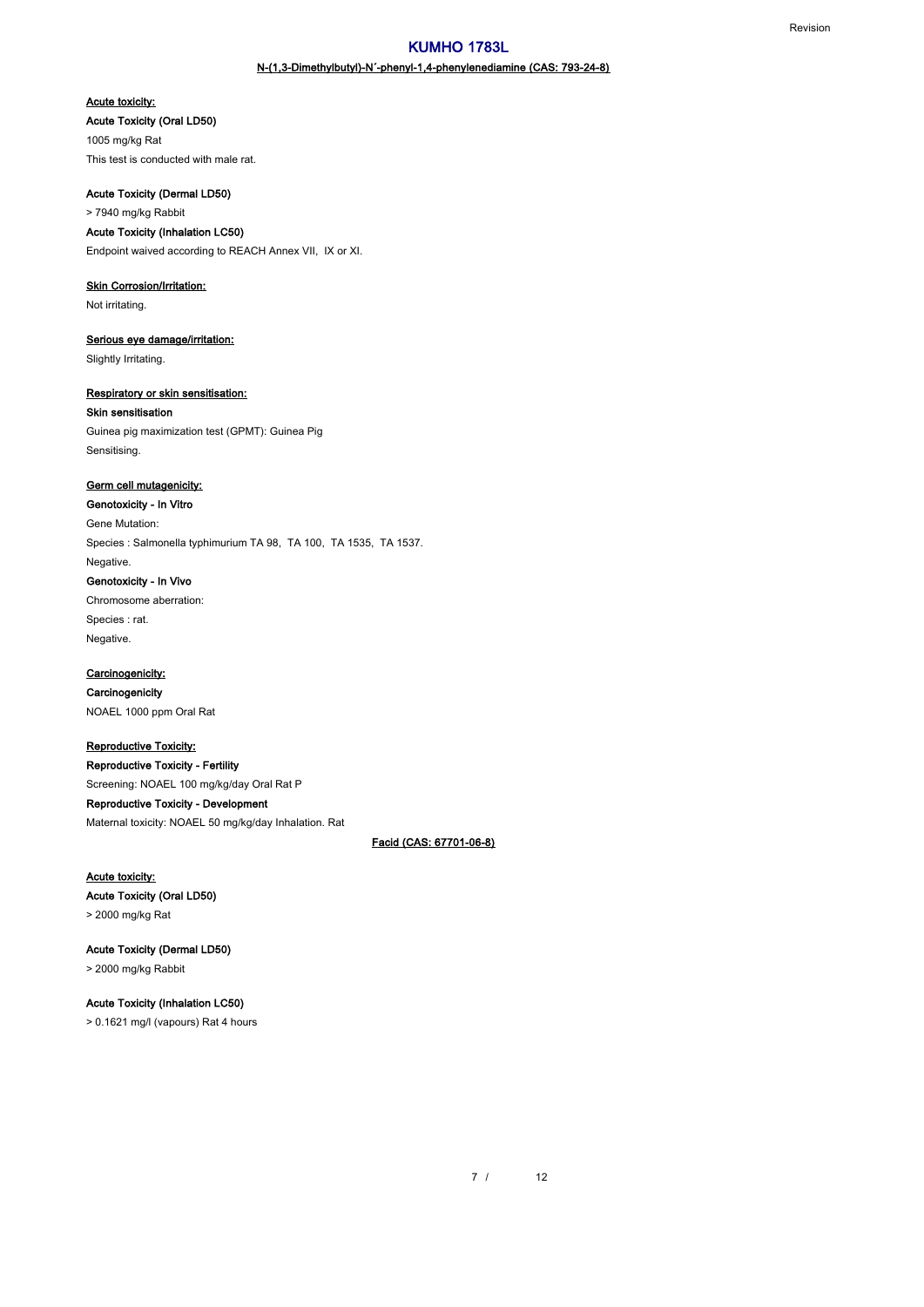### Resin acids and Rosin acids, potassium salts (CAS: 61790-50-9)

Acute toxicity:

Acute Toxicity (Oral LD50)

> 2000 mg/kg Rat

Acute Toxicity (Dermal LD50)

### > 2000 mg/kg Rat

Acute Toxicity (Inhalation LC50)

Endpoint waived according to REACH Annex VII, IX or XI.

Extracts (petroleum), residual oil solvent (CAS: 64742-10-5)

### Acute toxicity:

Acute Toxicity (Oral LD50)

> 5000 mg/kg Rat

Acute Toxicity (Dermal LD50)

> 3000 mg/kg Rabbit

Acute Toxicity (Inhalation LC50)

> 5 mg/l (vapours) Rat 4 hours

# **Skin Corrosion/Irritation:**

# Erythema\eschar score

Mean erythema score intact skin : 2.42 (at time point 24 and 72hours).

### Oedema score

Mean edema score intact skin : 2.5 (at time point 24 and 72 hours). Species : rabbit.

### Serious eye damage/irritation:

Not Irritating.

#### Respiratory or skin sensitisation:

Skin sensitisation Buehler test: Guinea Pig Not Sensitising.

### Germ cell mutagenicity:

Genotoxicity - In Vitro Gene Mutation: Species : Salmonella typhimurium TA 98. Negative. Genotoxicity - In Vivo

Chromosome aberration: Species : rat. Negative.

# Reproductive Toxicity:

Reproductive Toxicity - Fertility

One-generation study: NOAEL >= 2000 mg/kg/day Dermal Rat P

# Reproductive Toxicity - Development

Developmental toxicity: NOAEL 2000 mg/kg/day Dermal Rat

# SECTION 12: ECOLOGICAL INFORMATION

### Ecotoxicity

There are no data on the ecotoxicity of this product.

# 12.1. Toxicity

Acute Toxicity - Fish

Not available.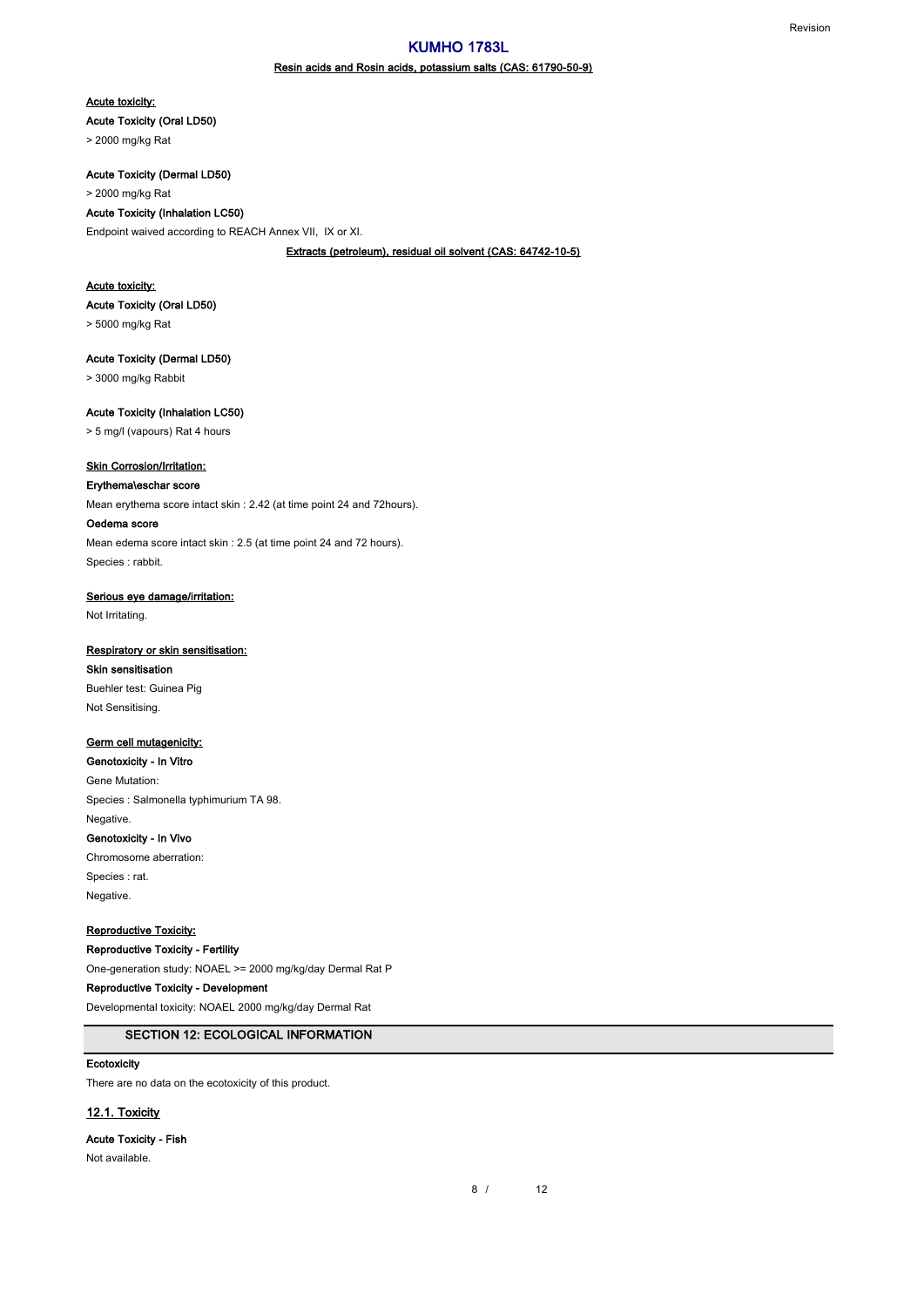Acute Toxicity - Aquatic Invertebrates Not available. Acute Toxicity - Aquatic Plants Not available. Acute Toxicity - Microorganisms Not available. Chronic Toxicity - Fish Early life Stage Not available. Short Term Toxicity - Embryo and Sac Fry Stages Not available. Chronic Toxicity - Aquatic Invertebrates Not available. Acute Toxicity - Terrestrial Not available.

> $12$ 9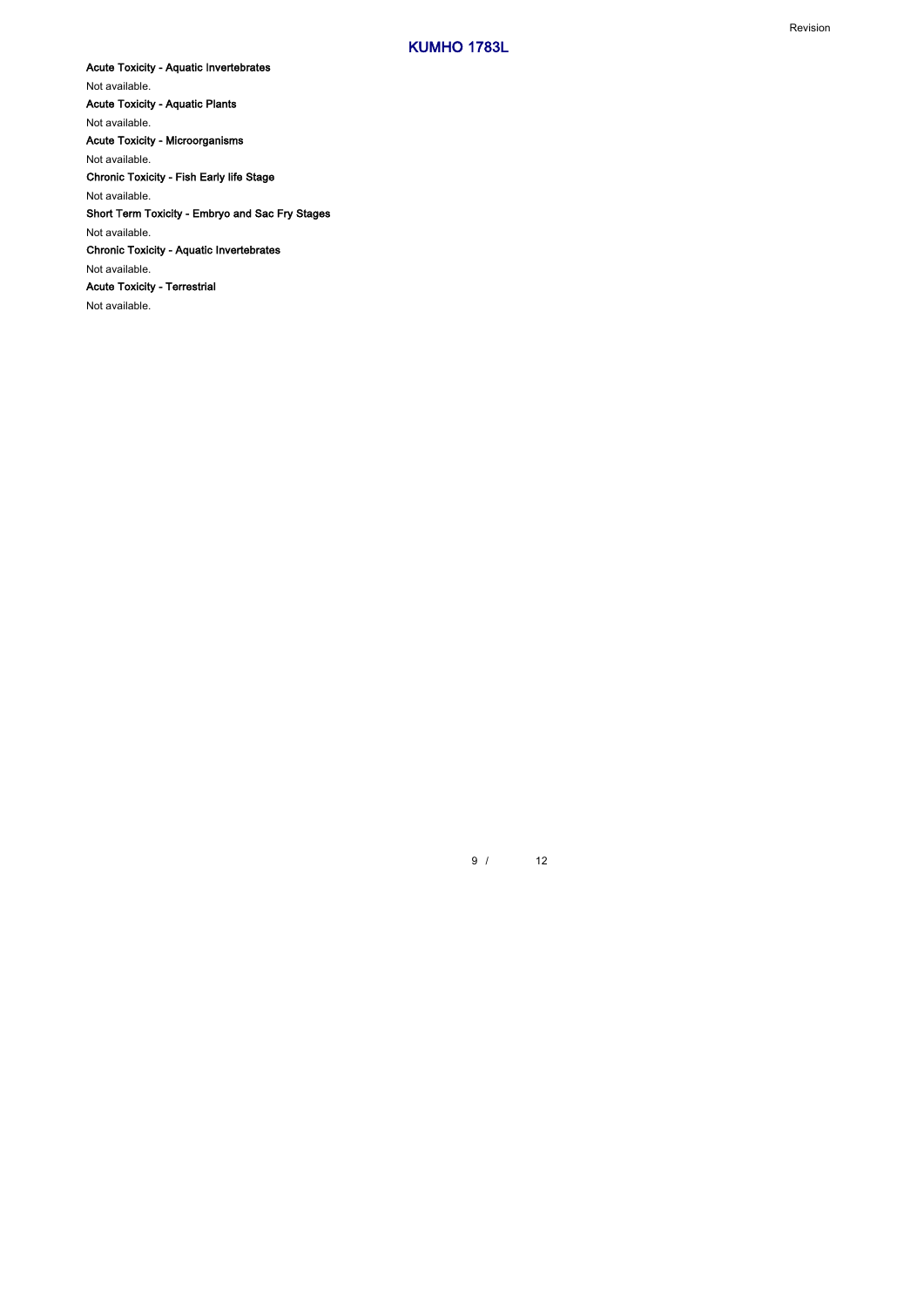### N-(1,3-Dimethylbutyl)-N´-phenyl-1,4-phenylenediamine (CAS: 793-24-8)

# Acute Toxicity - Fish

LC50 96 hours 0.028 mg/l Oryzias latipes (Red killifish)

Acute Toxicity - Aquatic Invertebrates

# EC50 48 hours 0.69 mg/l Daphnia magna

Acute Toxicity - Aquatic Plants

NOEC 72 hours 0.23 mg/l

Species : Desmodesmus subspicatus.

# Acute Toxicity - Microorganisms

EC50 3 hours 420 mg/l Activated sludge

### Chronic Toxicity - Fish Early life Stage

LOEC 0.011 mg/l Oryzias latipes (Red killifish) NOEC 0.0037 mg/l Oryzias latipes (Red killifish) Exposure duration : 30 days.

### Chronic Toxicity - Aquatic Invertebrates

NOEC 21 days 0.028 mg/l Daphnia magna

LOEC 21 days 0.087 mg/l Daphnia magna

### Toxicity to soil:

Endpoint waived according to REACH Annex VII, IX or XI.

### Toxicity to terrestrial plants:

Endpoint waived according to REACH Annex VII, IX or XI.

Facid (CAS: 67701-06-8)

### Acute Toxicity - Fish

LC50 96 hours 1354.4 mg/l Lepomis macrochirus (Bluegill) Acute Toxicity - Aquatic Invertebrates EC50 48 hours > 4.8 mg/l Daphnia magna Acute Toxicity - Aquatic Plants EC50 72 hours > 0.9 mg/l Selenastrum capricornutum

( based on the growth rate )

# Resin acids and Rosin acids, potassium salts (CAS: 61790-50-9)

# Acute Toxicity - Fish

LC50 96 hours 60.3 mg/l Brachydanio rerio (Zebra Fish)

# Acute Toxicity - Aquatic Invertebrates

EC50 48 hours 3.8 mg/l Daphnia magna

# Acute Toxicity - Aquatic Plants NOEC 96 hours 0.0125 mg/l Scenedesmus subspicatus

Extracts (petroleum), residual oil solvent (CAS: 64742-10-5)

### Acute Toxicity - Fish

96 hours > = 1000 mg/l Onchorhynchus mykiss (Rainbow trout) Endpoint : NOEL.

# Acute Toxicity - Aquatic Invertebrates

48 hours > mg/l Daphnia magna Endpoint : NOEL.

# Acute Toxicity - Aquatic Plants

72 hours 34.9 mg/l Selenastrum capricornutum (Calculated from QSAR approach) Endpoint : NOEL. ( based on the growth rate )

# Acute Toxicity - Microorganisms

72 hours > 1000 mg/l Endpoint : NOEL. Species : Tetrahymena pyriformis. (Calculated from QSAR approach)

### Chronic Toxicity - Fish Early life Stage

28 days 63 mg/l Onchorhynchus mykiss (Rainbow trout) Endpoint : NOEL. (Calculated from QSAR approach)

# Chronic Toxicity - Aquatic Invertebrates

21 days > = 1000 mg/l Daphnia magna Endpoint : NOEL.

# 12.2. Persistence and degradability

Not available. Biodegradation

### Not available.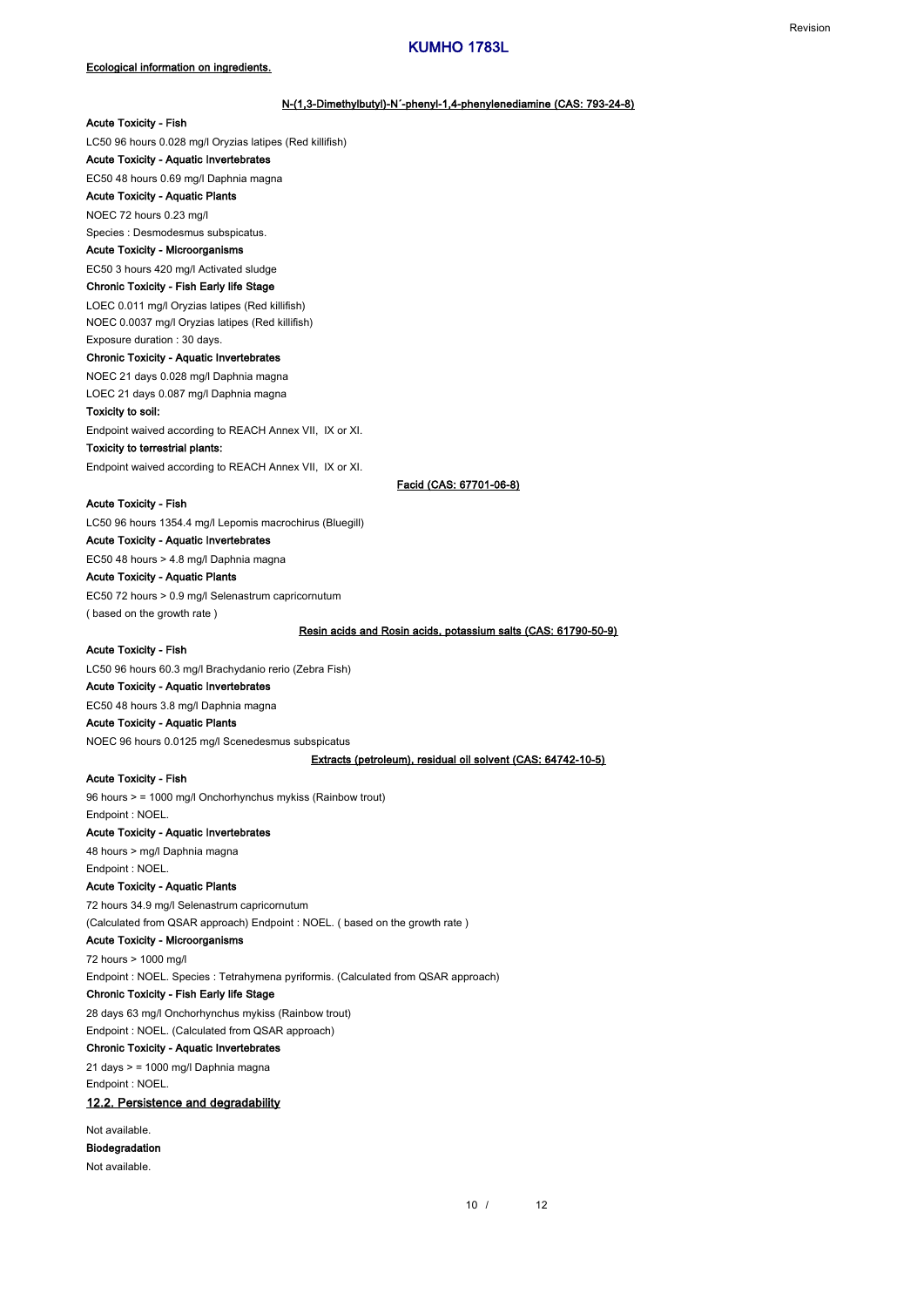### N-(1,3-Dimethylbutyl)-N´-phenyl-1,4-phenylenediamine (CAS: 793-24-8)

# Phototransformation

Air. DT50 1.7 hours

Stability (Hydrolysis) pH7 Half-life: 5 hours 50℃

# Biodegradation

Water Degradation (2%) 28 days Water and Sediment Degradation (97%) 22 hours

# 12.3. Bioaccumulative potential

# Bioaccumulation factor

Not applicable. Not available. Partition coefficient

### Ecological information on ingredients.

### N-(1,3-Dimethylbutyl)-N´-phenyl-1,4-phenylenediamine (CAS: 793-24-8)

### Bioaccumulation factor

BCF 1.2 ~ 23 Cyprinus carpio (Common carp)

# 12.4. Mobility in soil

Mobility:

Not available.

### 12.5. Results of PBT and vPvB assessment

This product does not contain any PBT or vPvB substances.

# 12.6. Other adverse effects

Not available.

### SECTION 13: DISPOSAL CONSIDERATIONS

# General information

Dispose of contents/containers in accordance with local/regional/national/international regulations. Waste is suitable for incineration. If the waste contains designated waste and difficult to separate, incinerate it or reduce the volume following the similar way as incineration. If applicable, pretreat the waste by oil/water separation.

### 13.1. Waste treatment methods

Confirm disposal procedures with environmental engineer and local regulations. Residues and empty containers should be taken care of as hazardous waste according to local and national provisions.

# SECTION 14: TRANSPORT INFORMATION

General Superal The product is not covered by international regulation on the transport of dangerous goods (IMDG, IATA, ADR/RID).

# 14.1. UN number

Not applicable.

### 14.2. UN proper shipping name

Not applicable.

14.3. Transport hazard class(es)

Not applicable.

### 14.4. Packing group

Not applicable.

### 14.5. Environmental hazards

Environmentally Hazardous Substance/Marine Pollutant

No.